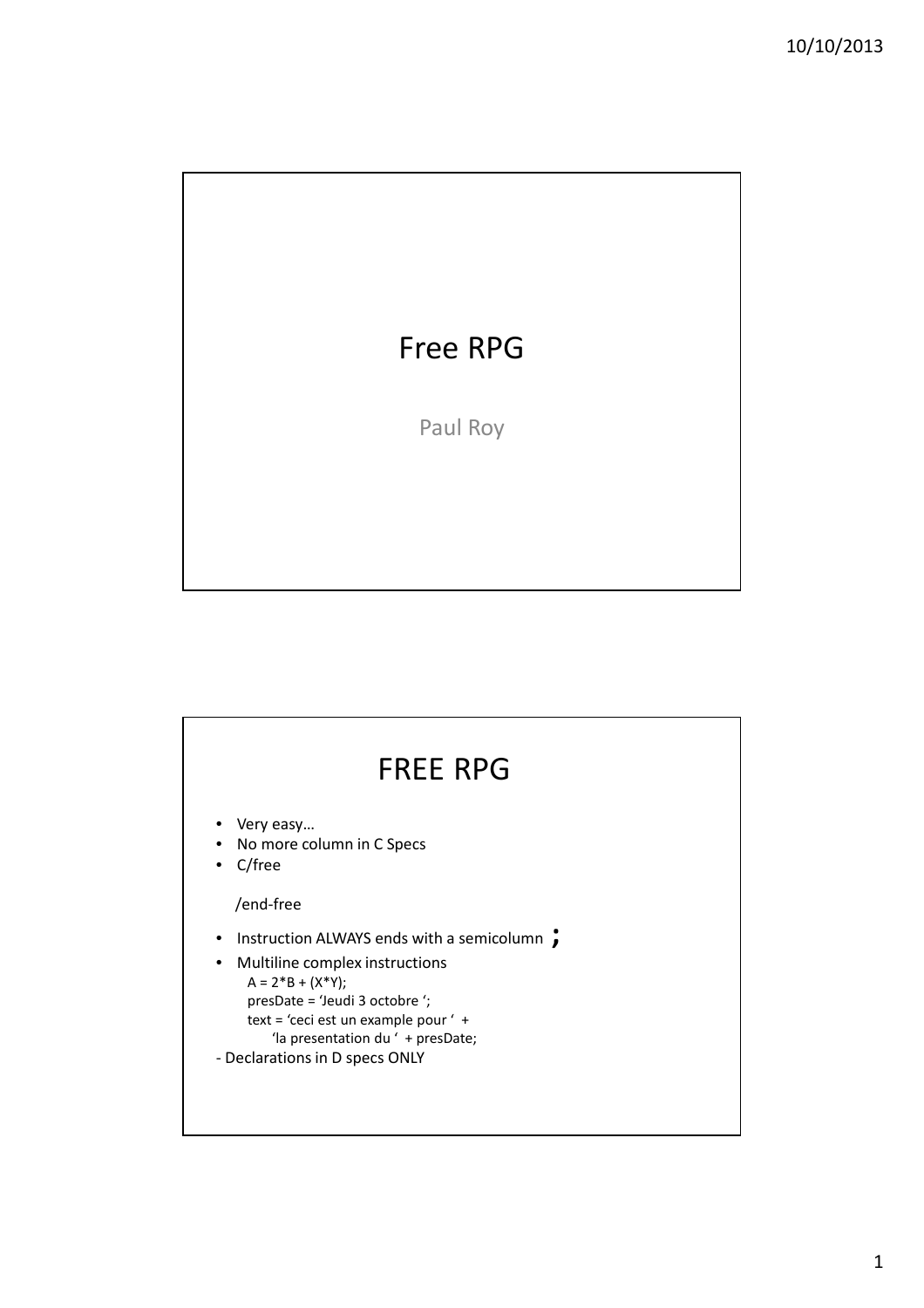

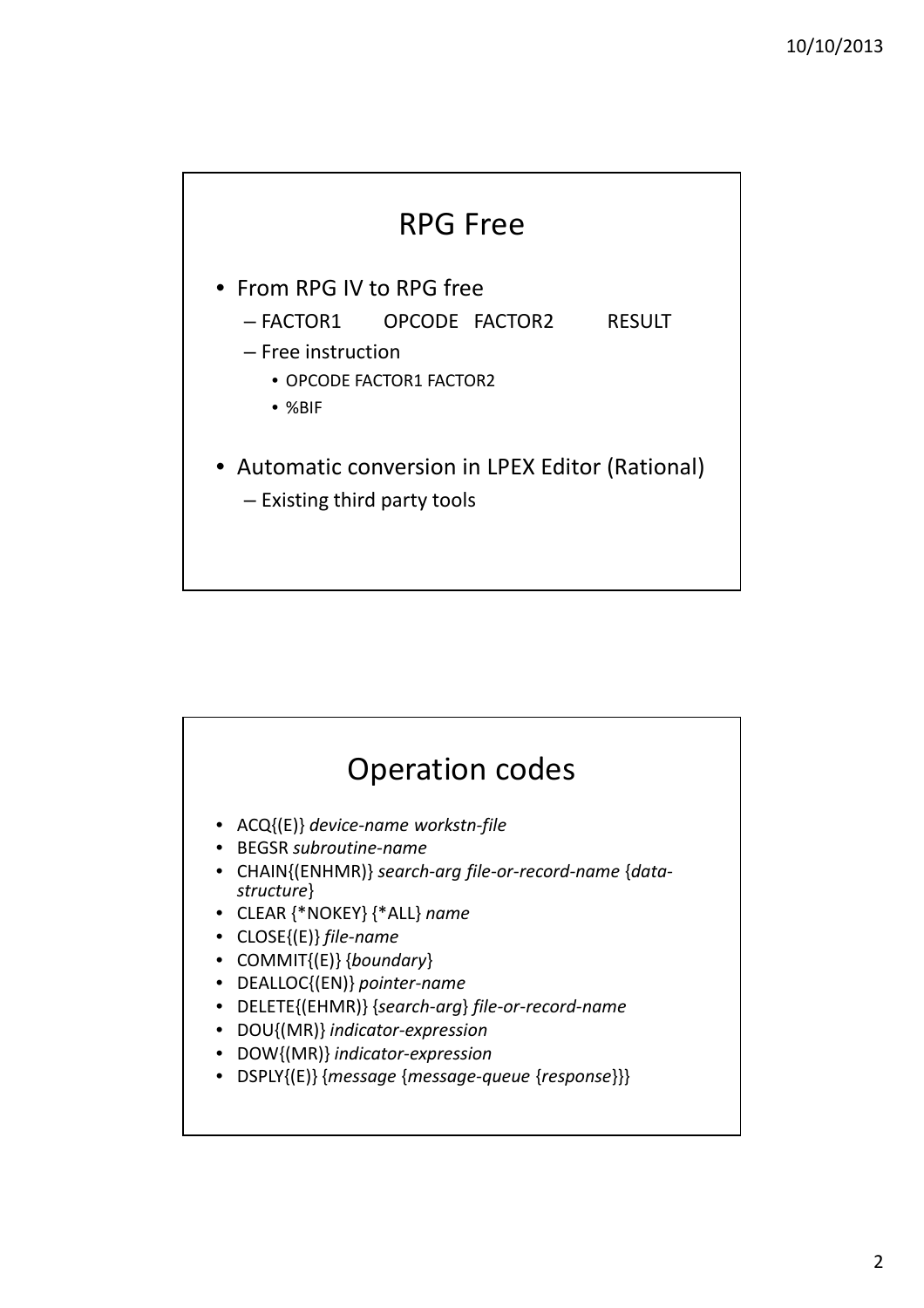## Operation codes

- DUMP{(A)} {*identifier*}
- ELSE
- ELSEIF{(MR)} *indicator-expression*
- ENDDO
- ENDFOR
- ENDIF
- ENDMON
- ENDSL
- ENDSR {*return-point*}
- EVALR{(MR)} *result* = *expression*
- EVAL-CORR{(EH)} *target-ds* = *source-ds*

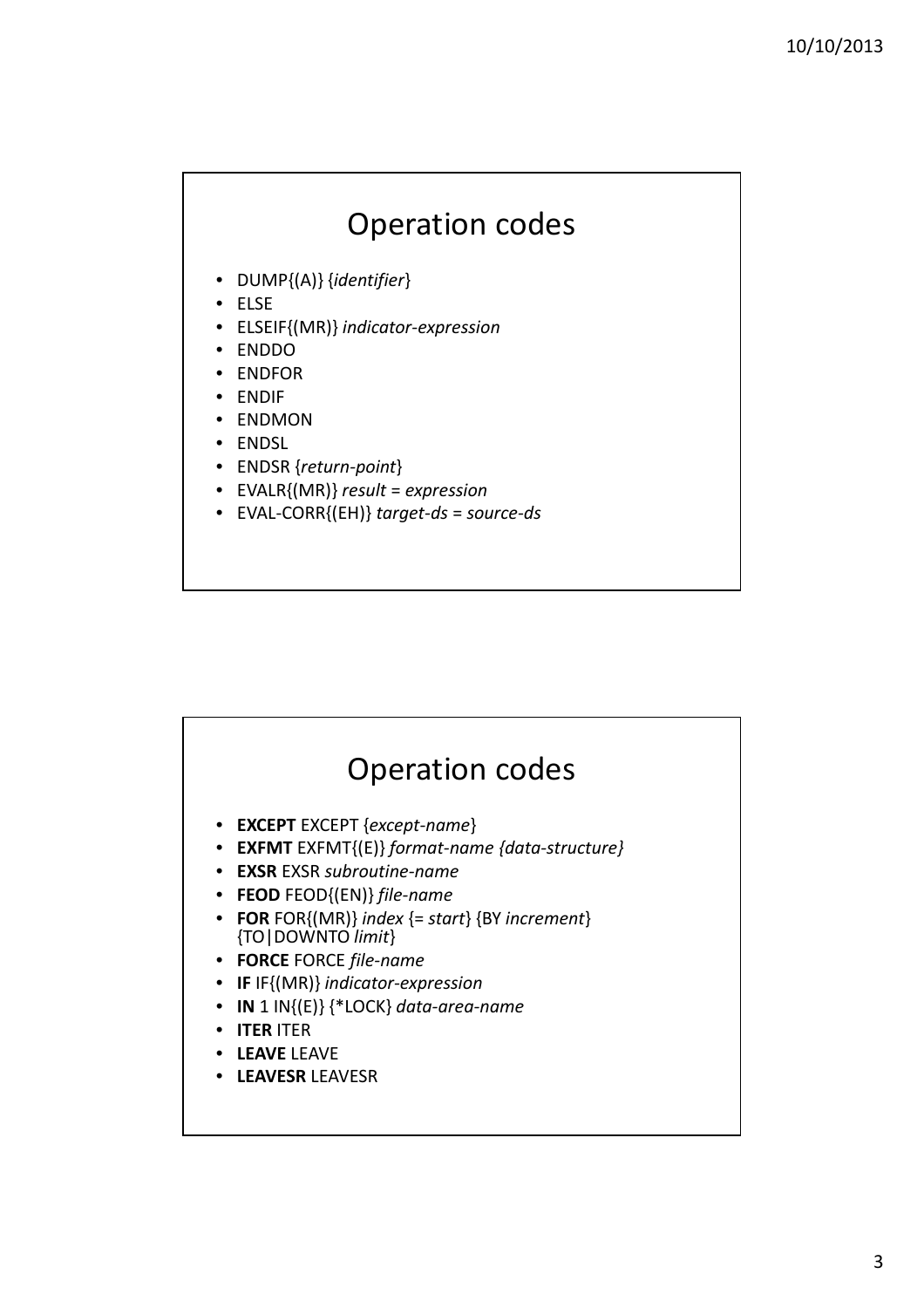## Operation codes

- **MONITOR** MONITOR
- **NEXT**1 NEXT{(E)} *program-device file-name*
- **ON-ERROR** ON-ERROR {*exception-id1* {:*exception-id2*...}}
- **OPEN** OPEN{(E)} *file-name*
- **OTHER** OTHER
- **OUT**1 OUT{(E)} {\*LOCK} *data-area-name*
- **POST** 1 POST{(E)} {*program-device*} *file-name*
- **READ** READ{(EN)} *file-or-record-name* {*data-structure*}
- **READC** READC{(E)} *record-name* {*data-structure*}
- **READE** READE{(ENHMR)} *search-arg*|\*KEY *file-or-record-name* {*data-structure*}
- **READP** READP{(EN)} *name* {*data-structure*}
- **READPE** READPE{(ENHMR)} *search-arg*|\*KEY *file-or-record-name* {*data-structure*}
- **REL** 1 REL{(E)} *program-device file-name*
- **RESET** 1 RESET{(E)} {\*NOKEY} {\*ALL} *name*
- **RETURN** RETURN{(HMR)} *expression*
- **ROLBK** ROLBK{(E)}

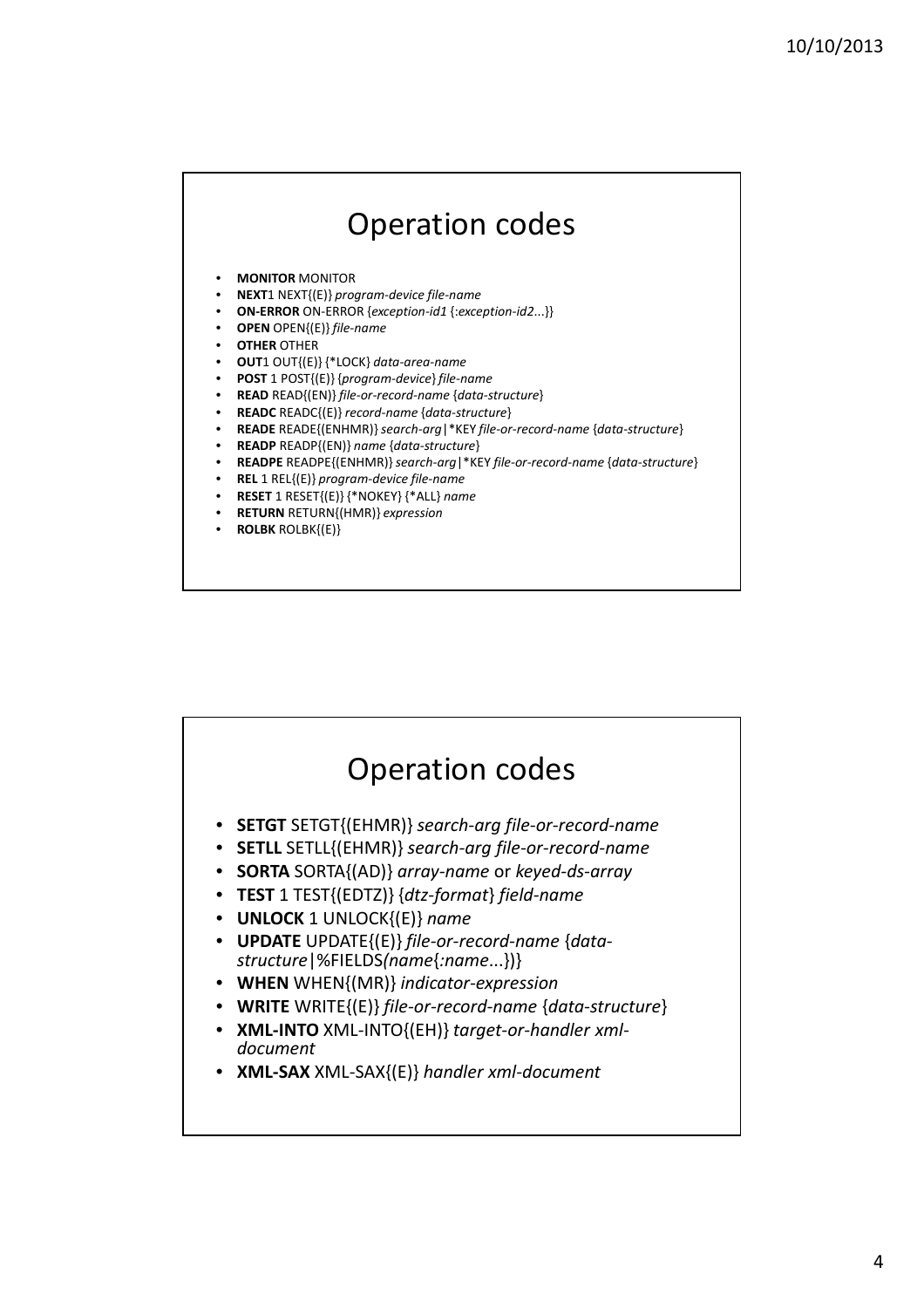|               | <b>BIF - Built in Functions</b>                                                                      |
|---------------|------------------------------------------------------------------------------------------------------|
| %ARS          | absolute value of expression                                                                         |
| %ADDR         | address of variable                                                                                  |
| %ALLOC        | pointer to allocated storage                                                                         |
| %BITAND       | bit wise ANDing of the bits of all the arguments                                                     |
| %BITNOT       | bit-wise reverse of the bits of the argument                                                         |
| %BITOR        | bit-wise ORing of the bits of all the arguments                                                      |
| %BITXOR       | bit-wise exclusive ORing of the bits of the two arguments                                            |
| %CHAR         | value in character format                                                                            |
| <b>%CHECK</b> | first position of a character that is not in the comparator string, or<br>zero if not found          |
| %CHECKR       | last position of a character that is not in the comparator string, or<br>zero if not found           |
| %DATE         | the date that corresponds to the specified value, or the current<br>system date if none is specified |
| %DAYS         | number of days as a duration                                                                         |
|               |                                                                                                      |

|                        | <b>BIF - Built in Functions</b>                                                                                                                                                                                                                                                                                                                                                |
|------------------------|--------------------------------------------------------------------------------------------------------------------------------------------------------------------------------------------------------------------------------------------------------------------------------------------------------------------------------------------------------------------------------|
| %DEC<br>%DECH<br>%DIFF | value in packed numeric format<br>half-adjusted value in packed numeric format<br>%DECPOS<br>number of decimal digits<br>difference between the two dates, times, or timestamps in the                                                                                                                                                                                         |
| %DIV<br><b>%EDITC</b>  | specified unit<br>the quotient from the division of the two arguments<br>string representing edited value<br>character external display representation of float<br><b>%EDITFLT</b>                                                                                                                                                                                             |
| %ELEM<br>%EOF          | string representing edited value<br>%EDITW<br>number of elements or occurrences<br>'1' if the most recent cycle input, read operation, or write to a<br>subfile (for a particular file, if specified) ended in an end-of-file or<br>beginning-of-file condition; and, when a file is specified, if a more<br>recent OPEN, CHAIN, SETGT or SETLL to the file was not successful |
|                        | '0' otherwise<br>'1' if the most recent SETLL (for a particular file, if specified) or<br><b>%EQUAL</b><br>LOOKUP operation found an exact match<br>'0' otherwise                                                                                                                                                                                                              |
|                        |                                                                                                                                                                                                                                                                                                                                                                                |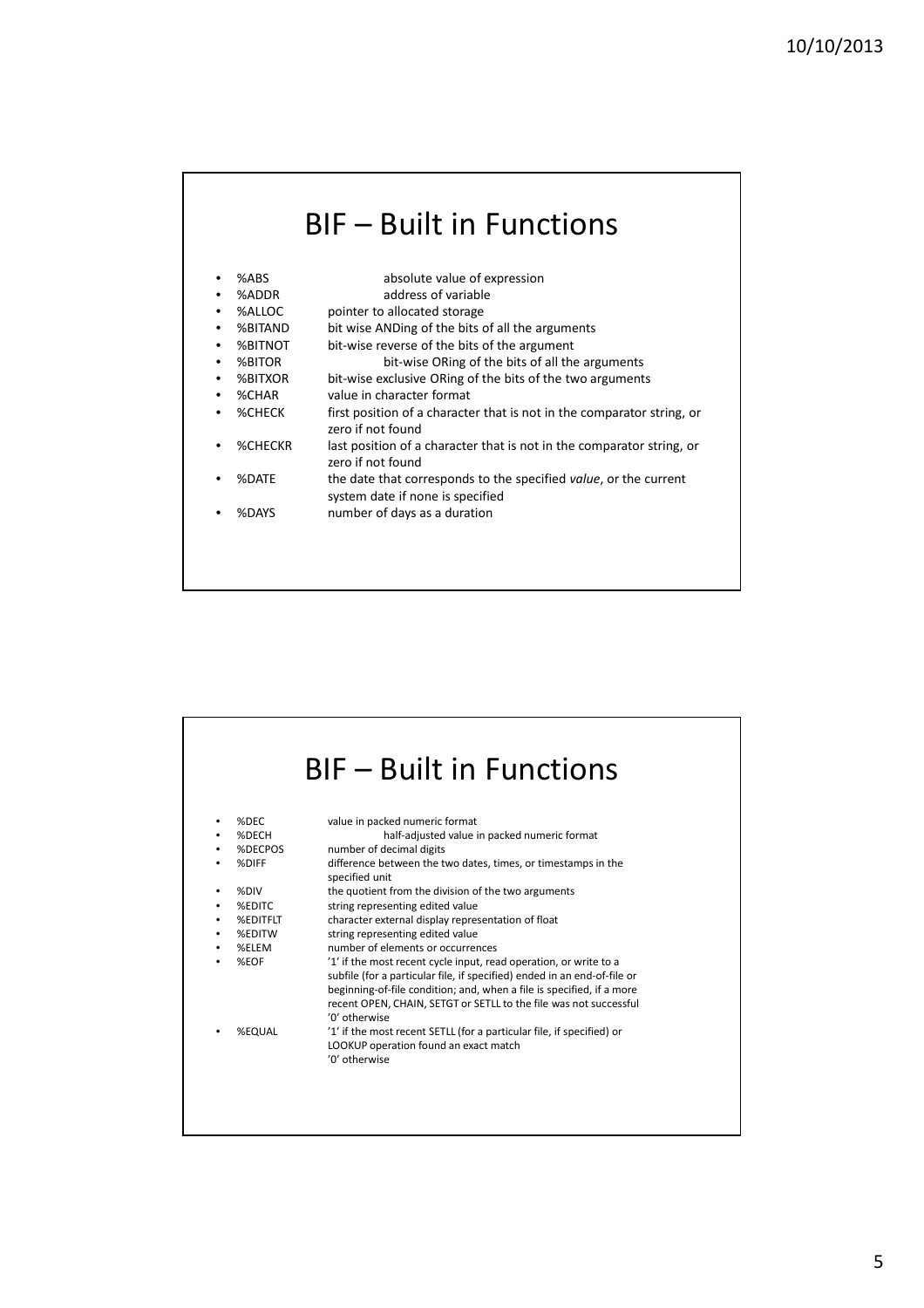| %ERROR        | '1' if the most recent operation code with extender 'E' specified                                                                                                                        |
|---------------|------------------------------------------------------------------------------------------------------------------------------------------------------------------------------------------|
|               | resulted in an error                                                                                                                                                                     |
|               | '0' otherwise                                                                                                                                                                            |
| %FIELDS       | list of fields to be updated                                                                                                                                                             |
| %FLOAT        | value in float format                                                                                                                                                                    |
| %FOUND        | '1' if the most recent relevant operation (for a particular file, if<br>specified) found a record (CHAIN, DELETE, SETGT, SETLL), an<br>element (LOOKUP), or a match (CHECK, CHECKR, SCAN |
|               | '0' otherwise                                                                                                                                                                            |
| %GRAPH        | value in graphic format                                                                                                                                                                  |
| %HANDLER      |                                                                                                                                                                                          |
| <b>%HOURS</b> | number of hours as a duration                                                                                                                                                            |
| $%$ INT       | value in integer format                                                                                                                                                                  |
| %INTH         | half-adjusted value in integer format                                                                                                                                                    |
| %KDS          | data structure containing keys                                                                                                                                                           |
| %LEN          | length in digits or characters                                                                                                                                                           |
| %LOOKUP       | array index of the matching element                                                                                                                                                      |

| %MINUTES        | number of minutes as a duration                                                                 |
|-----------------|-------------------------------------------------------------------------------------------------|
| <b>%MONTHS</b>  | number of months as a duration                                                                  |
| %MSECONDS       | number of microseconds as a duration                                                            |
| <b>%NULLIND</b> | value in indicator format representing the null indicator setting<br>for the null-capable field |
| %OCCUR          | current occurrence of the multiple-occurrence data structure                                    |
| %OPEN           | '1' if the specified file is open                                                               |
|                 | '0' if the specified file is closed                                                             |
| %PADDR          | address of procedure or prototype                                                               |
| %PARMS          | number of parameters passed to procedure                                                        |
| %PARMNUM        | number of a procedure-interface parameter                                                       |
| %REALLOC        | pointer to allocated storage                                                                    |
| %REM            | the remainder from the division of the two arguments                                            |
| <b>%REPLACE</b> | string produced by inserting replacement string into source string.                             |
|                 | starting at start position and replacing the specified number of<br>characters                  |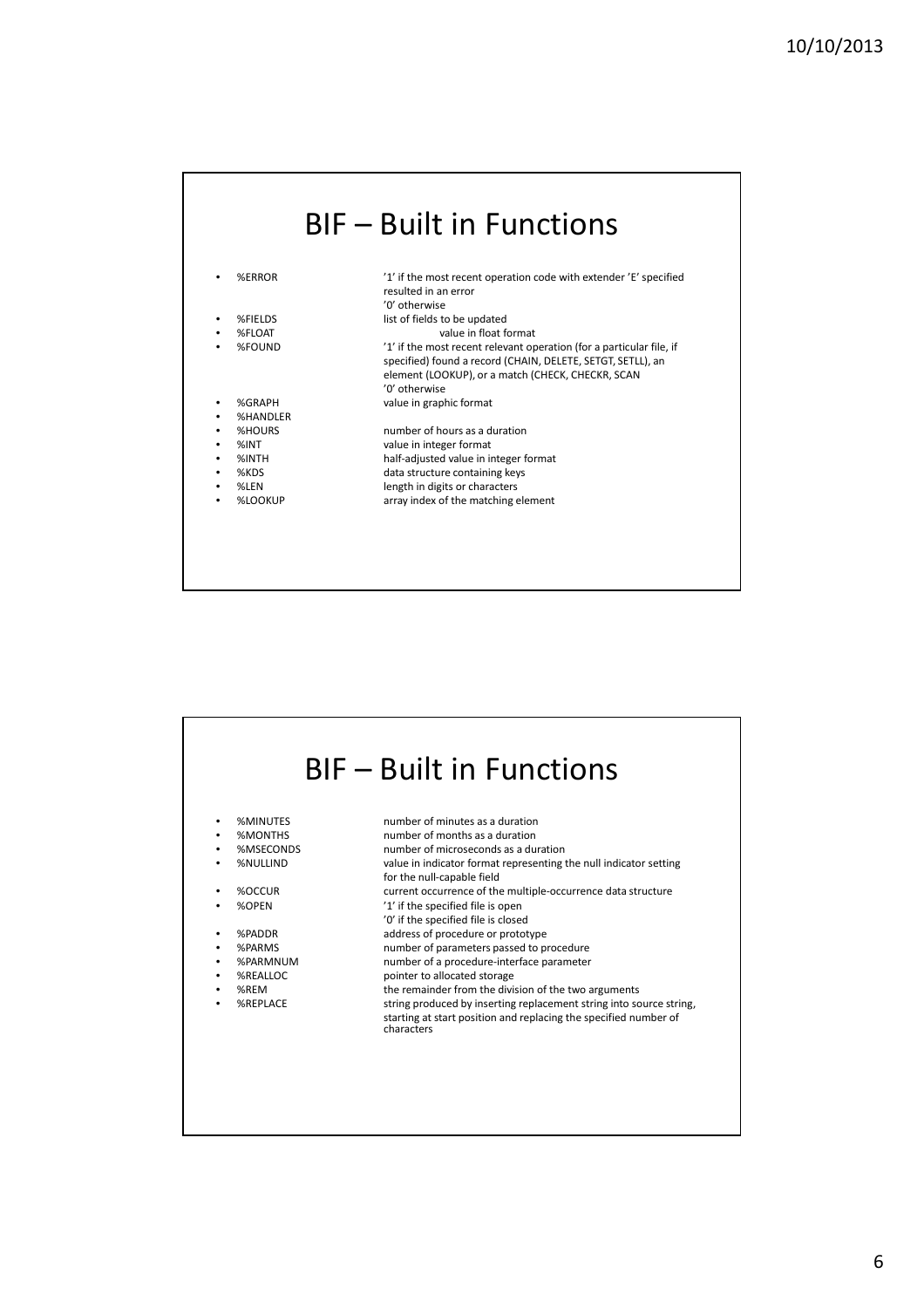## BIF – Built in Functions

|   | %SCAN    | first position of search argument in string or zero if not found                                     |
|---|----------|------------------------------------------------------------------------------------------------------|
|   | %SCANRPL | string produced by replacing scan string by replacement string in                                    |
|   |          | source string, with the scan starting at start position for the specified length                     |
|   | %SECONDS | number of seconds as a duration                                                                      |
| ٠ | %SHTDN   | '1' if the system operator has requested shutdow                                                     |
|   |          | '0' otherwise                                                                                        |
| ٠ | %SIZE    | size of variable or literal                                                                          |
|   | %SQRT    | square root of the numeric value                                                                     |
|   | %STATUS  | 0 if no program or file error occurred since the most recent                                         |
|   |          | operation code with extender 'E' specified                                                           |
|   |          | most recent value set for any program or file status, if an error occurred                           |
|   |          | if a file is specified, the value returned is the most recent status for that file                   |
|   | %STR     | characters addressed by pointer argument up to but not including the first x'00'                     |
|   | %SUBARR  | array subset                                                                                         |
|   | %SUBDT   | an unsigned numeric value that contains the specified portion of                                     |
|   |          | the date or time value                                                                               |
| ٠ | %SUBST   | substring                                                                                            |
| ٠ | %THIS    | the class instance for the native method                                                             |
| ٠ | %TIMF    | the time that corresponds to the specified value, or the current system time if none is<br>specified |
|   |          |                                                                                                      |
|   |          |                                                                                                      |
|   |          |                                                                                                      |
|   |          |                                                                                                      |
|   |          |                                                                                                      |

|                      | <b>BIF</b> – Built in Functions                           |
|----------------------|-----------------------------------------------------------|
| %TIMESTAMP<br>or the | the timestamp that corresponds to the specified value,    |
|                      | current system timestamp if none is specified             |
| %TLOOKUPxx           | '*ON' if there is a match                                 |
|                      | '*OFF' otherwise                                          |
| %TRIM                | string with left and right blanks or specified characters |
| trimmed              |                                                           |
| %TRIML               | string with left blanks or specified characters trimmed   |
| %TRIMR<br>٠          | string with right blanks or specified characters trimmed  |
| %UCS2                | in UCS-2 format                                           |
| %UNS                 | value in unsigned format                                  |
| %UNSH<br>٠           | half-adjusted value in unsigned format                    |
| %XFOOT<br>٠          | sum of the elements                                       |
| %XLATE<br>٠          | the string with from-characters replaced by to-characters |
| %XML                 |                                                           |
| %YEARS               | number of years as a duration                             |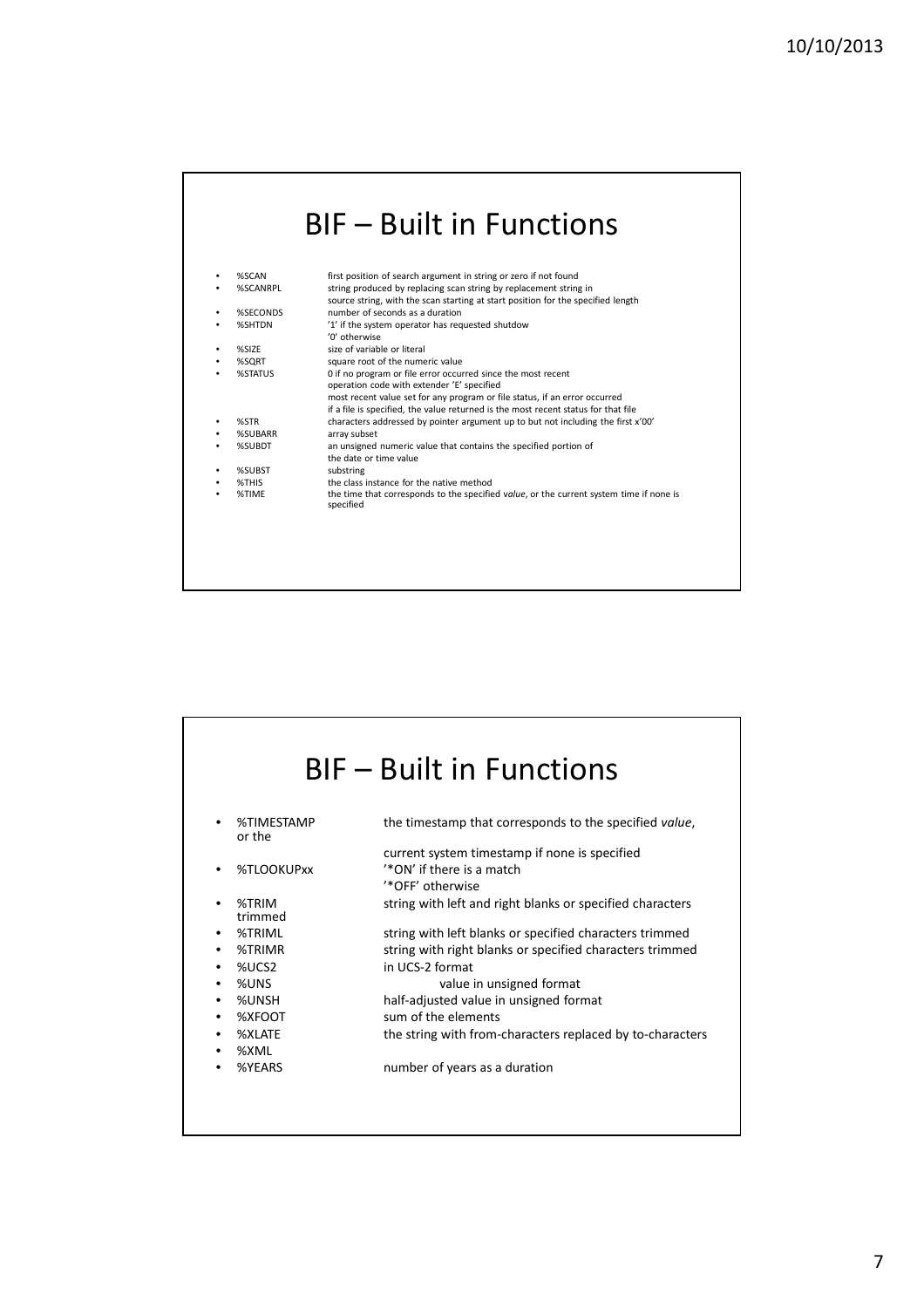| Unsupported OP CODE |               |               |               |               |               |
|---------------------|---------------|---------------|---------------|---------------|---------------|
| ADD                 | <b>CAT</b>    | <b>GOTO</b>   | <b>MOVEA</b>  | <b>SETOFF</b> | <b>TESTZ</b>  |
| <b>ADDDUR</b>       | <b>CHFCK</b>  | <b>IFXX</b>   | <b>MOVEL</b>  | <b>SETON</b>  | TIMF          |
| <b>ALLOC</b>        | <b>CHFCKR</b> | <b>KFLD</b>   | <b>MULT</b>   | <b>SHTDN</b>  | <b>WHFNXX</b> |
| <b>ANDXX</b>        | <b>COMP</b>   | <b>KLIST</b>  | <b>MVR</b>    | <b>SQRT</b>   | <b>XFOOT</b>  |
| <b>BITOFF</b>       | <b>DEFINE</b> | <b>LOOKUP</b> | <b>OCCUR</b>  | <b>SUB</b>    | <b>XLATF</b>  |
| <b>BITON</b>        | <b>DIV</b>    | <b>MHHZO</b>  | ORXX          | <b>SUBDUR</b> | Z-ADD         |
| <b>CABXX</b>        | DO            | <b>MHLZO</b>  | <b>PARM</b>   | <b>SUBST</b>  | Z-SUB         |
| CALL                | <b>DOUXX</b>  | <b>MLHZO</b>  | <b>PLIST</b>  | <b>TAG</b>    |               |
| <b>CALLB</b>        | <b>DOWXX</b>  | <b>MLLZO</b>  | REALLOC TESTB |               |               |
| <b>CASXX</b>        | <b>EXTRCT</b> | <b>MOVE</b>   | <b>SCAN</b>   | <b>TESTN</b>  |               |
|                     |               |               |               |               |               |

|               | UNSUPPORTED OP CODE |
|---------------|---------------------|
|               |                     |
| <b>BITOFF</b> | Write your own code |
| <b>BITON</b>  | Write your own code |
| <b>MHHZO</b>  | Write your own code |
| <b>MHLZO</b>  | Write your own code |
| <b>MLHZO</b>  | Write your own code |
| <b>MLLZO</b>  | Write your own code |
| TESTB         | Write your own code |
| TESTN         | Write your own code |
| TESTZ         | Write your own code |
| <b>MOVEA</b>  | Write your own code |
| <b>KLIST</b>  | Use data structure  |
| KFLD          | Use data structure  |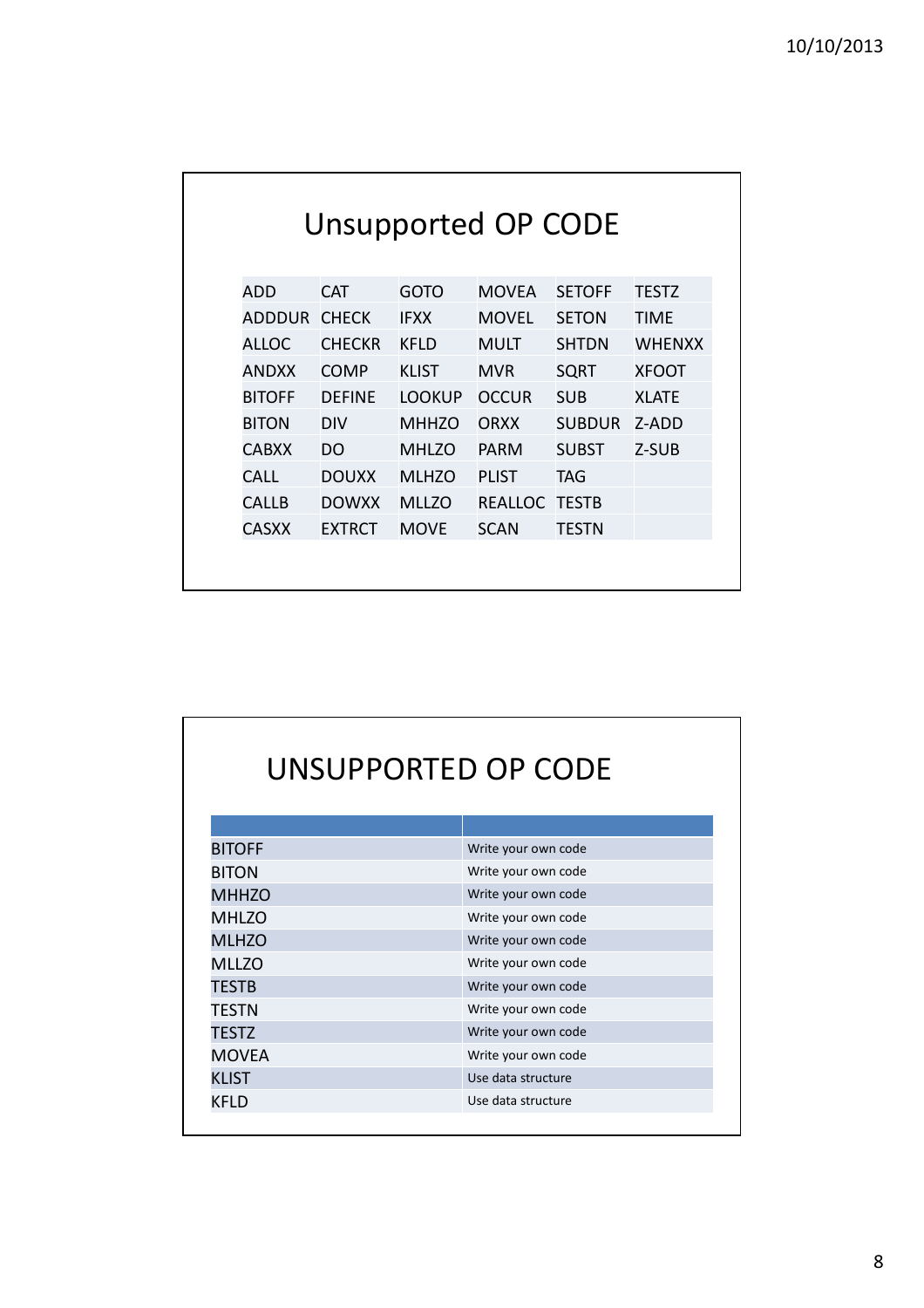

|                | <b>Replaced by BIF</b>  |
|----------------|-------------------------|
| <b>ALLOC</b>   | %ALLOC                  |
| <b>CHECK</b>   | <b>%CHECK</b>           |
| <b>CHECK</b>   | <b>%CHECK</b>           |
| <b>DIV</b>     | %DIV                    |
| <b>EXTRCT</b>  | %SUBDT                  |
| <b>LOOKUP</b>  | <b>%LOOKUP %TLOOKUP</b> |
| <b>MVR</b>     | %REM                    |
| <b>OCCUR</b>   | %OCCUR                  |
| <b>REALLOC</b> | %REALLOC                |
| <b>SCAN</b>    | %SCAN                   |
| <b>SHTDN</b>   | %SHTDN                  |
| SQRT           | %SQRT                   |
| <b>SUBDUR</b>  | %DIFF                   |
| <b>SUBST</b>   | %SUBST                  |
| <b>TIME</b>    | <b>%DATE %TIME</b>      |
| <b>XFOOT</b>   | %XFOOT                  |
| <b>XLATE</b>   | %XLATE                  |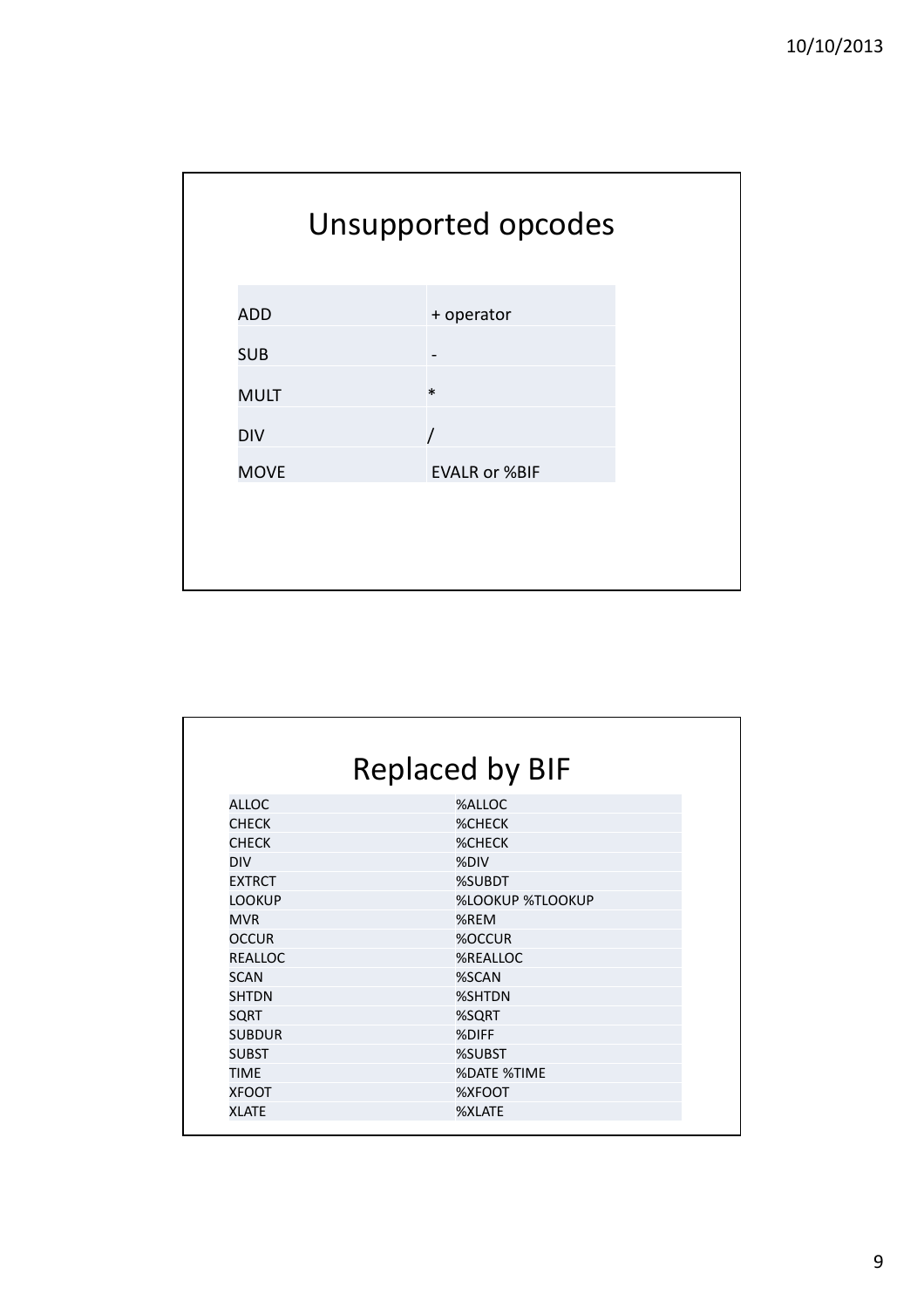|               | Unsupported / ALTERNATIVE |  |
|---------------|---------------------------|--|
| <b>GOTO</b>   |                           |  |
| <b>TAG</b>    |                           |  |
| <b>CAB</b>    |                           |  |
| <b>CASXX</b>  | SELECT/WHEN               |  |
| <b>IFXX</b>   | If                        |  |
| DO.           | <b>FOR</b>                |  |
| <b>DOUXX</b>  | <b>DOU</b>                |  |
| <b>DOWXX</b>  | <b>DOW</b>                |  |
| <b>WHENXX</b> | <b>WHEN</b>               |  |
| <b>ANDXX</b>  | <b>AND</b>                |  |
| <b>ORXX</b>   | <b>OR</b>                 |  |
|               |                           |  |

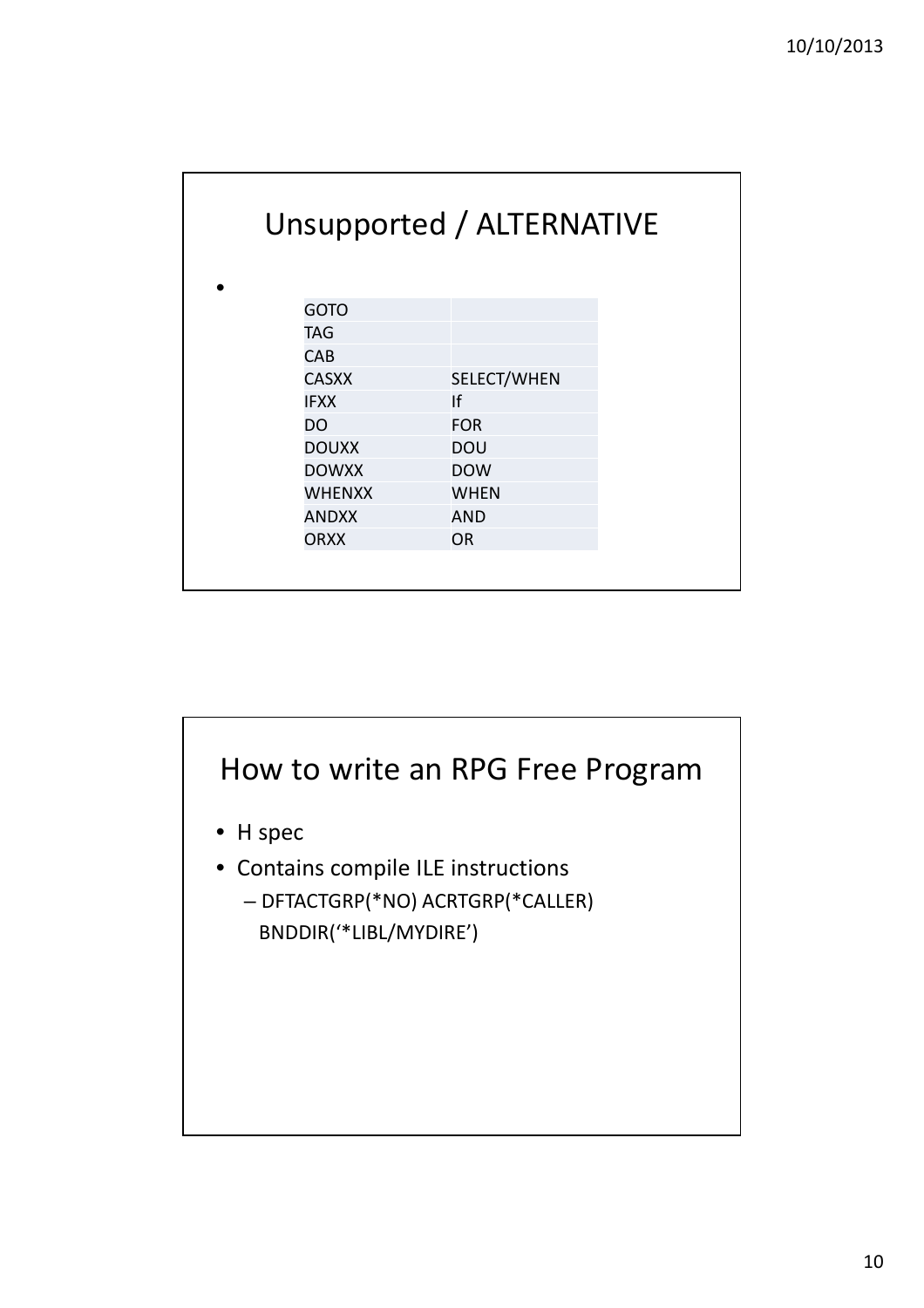